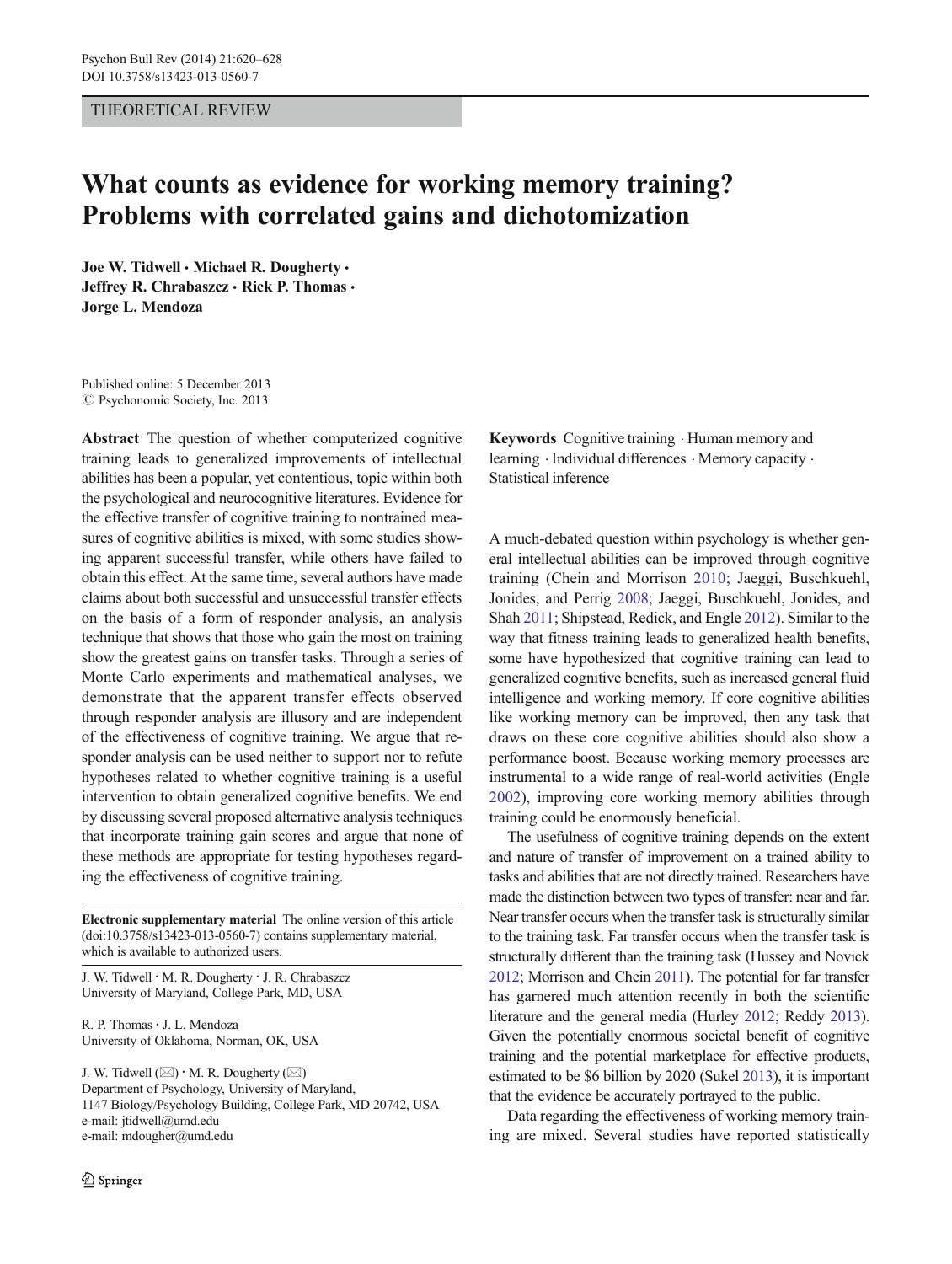significant effects of training on a variety of transfer measures (Jaeggi et al. [2008;](#page-7-0) Klingberg [2010;](#page-8-0) Schmiedek, Lövdén, and Lindenberger [2010](#page-8-0)), whereas others have failed to find evidence of transfer (Owen et al. [2010;](#page-8-0) Redick et al. [2013](#page-8-0); Sprenger et al. [2013\)](#page-8-0). Critical reviews of the literature have suggested that some studies reporting successful transfer have suffered from methodological flaws (Shipstead et al. [2012\)](#page-8-0), whereas reviews of experimental results have been both pessimistic (Melby-Lervåg and Hulme [2013\)](#page-8-0) and optimistic (Morrison and Chein [2011\)](#page-8-0) with regard to successful transfer. The debate over the degree to which cognitive training is effective has even landed the topic its own webpage, at [www.psychfiledrawer.org.](http://www.psychfiledrawer.org/) The purpose of the present article is to examine claims regarding the effectiveness of working memory training that are based on a specific type of statistical analysis—a form of the responder analysis. Setting aside the question of whether working memory training is effective, we argue that statistical inferences based on responder analysis, as it has been used in the working memory training literature, are not appropriate tests for hypotheses about working memory training.

#### Types of responder analysis

The gold standard for assessing transferability is to illustrate, within a controlled trial, that cognitive training leads to improvements on a transfer task relative to a placebo controltraining task. In the absence of finding group-level differences between training and control, however, some researchers have turned to a particular form of the responder analysis. For illustrative purposes, we use  $N$ -back and Raven's Progressive Matrices (henceforth denoted as RPM) as canonical examples of training and transfer tasks, though the critique generalizes to any training and transfer task, or for that matter to any experiment in which an intervention is assessed over time. Nback is a working memory task wherein participants are presented a series of stimuli and must decide whether the current stimulus matches the stimulus presented  $n$  positions back in the series. Working memory training researchers often use an adaptive form of  $N$ -back, in which the  $n$ -level is continuously matched to the participant's performance (Jaeggi et al. [2008](#page-7-0)). RPM is a widely used nonverbal measure of general intelligence (Raven [2000](#page-8-0)).

Two types of responder analyses have appeared in the broader literature. In the first, the researcher defines a threshold on an outcome variable and compares proportional changes of subjects above or below that threshold between treatment and control conditions following an intervention (Senn and Julious [2009\)](#page-8-0). In the second, the researcher defines performance groups on one variable, for example by dichotomizing difference scores between a first and last N-back training session with a median split, and then compares performance between these groups on a second set of correlated difference scores, for example a pre/post measure of intelligence. Variants of the second form, which we will demonstrate includes a test of the correlation between training and transfer difference scores, will simply be referred to as "responder analysis" for the remainder of this article. This form of responder analysis has been used on numerous occasions within the working memory training literature to test for the existence of transfer from working memory training (Jaeggi et al. [2011;](#page-7-0) Kundu, Sutterer, Emrich, and Postle [2013](#page-8-0); Novick, Hussey, Teubner-Rhodes, Harbison, and Bunting [2013](#page-8-0); Redick et al. [2013;](#page-8-0) Rudebeck, Bor, Ormond, O'Reilly, and Lee [2012](#page-8-0); Thompson et al. [2013;](#page-8-0) Zinke et al. [2013\)](#page-8-0), and in other recent studies outside this literature (Miaskowski et al. [2007\)](#page-8-0).

As we demonstrate below, responder analysis is a proxy for testing the correlation between training and transfer difference scores. However, correlated difference scores can arise for many reasons, including simply as a function of assessing correlated measures across time. Because responder analysis cannot distinguish amongst the various factors that might lead to correlated difference scores, it cannot be used to test hypotheses about training effectiveness.

#### Theoretical rationale for responder analysis

The rationale for using responder analysis in the working memory training literature is based on the hypothesis that the effects of transfer might be moderated by individual differences in how much participants have gained on the training task (Jaeggi et al. [2011\)](#page-7-0): Whereas some participants improve on a training task, others may not improve at all. Only those who benefited from training (responders) are theoretically expected to exhibit gains on the transfer task. Arguably, participants who fail to "respond" to training (nonresponders) may mask the true transfer effects obtained by responders.

The idea that transfer might be moderated by training gains is consistent with the hypothesis that people differ in their capacities for plasticity. Some have speculated that individual differences in cognitive training effectiveness may arise from neurological mechanisms or genetic polymorphisms that enable neural plasticity (McNab et al. [2009\)](#page-8-0). The hypothesis that individuals differ in their capacities for plasticity suggests that training gains should be correlated with gains on the transfer task, a finding that has been reported on multiple occasions (Chein and Morrison [2010](#page-7-0); Jaeggi et al. [2011;](#page-7-0) Schweizer, Grahn, Hampshire, Mobbs, and Dalgleish [2013](#page-8-0); Zinke et al. [2013\)](#page-8-0). For example, in a recent article in Proceedings of the National Academy of the Sciences, Jaeggi et al. ([2011](#page-7-0)) remarked that the extent of transfer was "critically dependent on the amount of the participants' improvement on the WM task" (p. 10083). Using responder analysis, they showed that responders and nonresponders differed significantly in the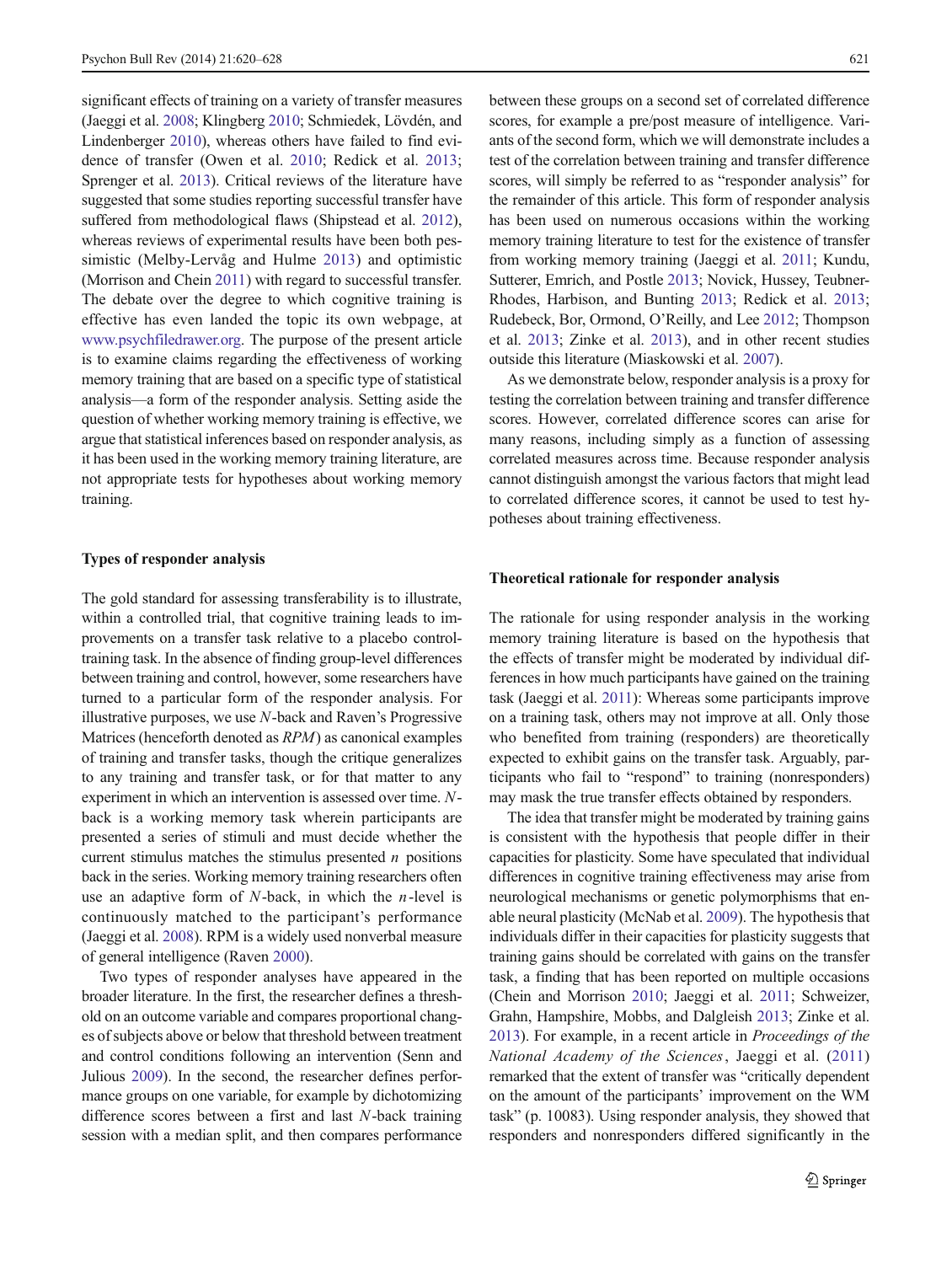<span id="page-2-0"></span>amounts of transfer: Those who obtained the large training (N-back) gains showed significantly larger transfer (RPM) gains than did those who had smaller training gains. Although Jaeggi et al. ([2011\)](#page-7-0) failed to find a significant difference between treatment and control performance on the transfer task in an ANOVA framework, they concluded that the significant responder analysis result provided evidence that trainability moderated the degree to which transfer occurred. Other authors have drawn similar conclusions on the basis of correlated gain scores (Jaeggi et al. [2011;](#page-7-0) Kundu et al. [2013](#page-8-0); Novick et al. [2013](#page-8-0); Rudebeck et al. [2012](#page-8-0)), whereas Thompson et al. [\(2013\)](#page-8-0) and Redick et al. ([2013](#page-8-0)) used a nonsignificant correlation between gain scores to support their conclusion that training failed to transfer.

### What does responder analysis really tell us?

The goal of many working memory training studies is to address the question of whether training on one cognitive task generalizes to improved performance on other tasks. Responder analysis is sometimes used to test whether how much training occurs moderates this effect. It seems reasonable to assume that the degree of transfer would be dependent on how much improvement a participant showed on the training task. However, testing this assumption statistically with responder analysis is problematic: Responder analysis tells one only whether selecting a subgroup from the training task obtains a similar subgroup on the transfer task, independent of the group performance on either the training or the transfer tasks. This is equivalent to determining whether training and transfer difference scores are correlated. Since it lacks an appropriate control comparison and is independent of subjects' performance, responder analysis cannot provide any evidence that the training task drives this correlation. Although the reason that responder analysis cannot be used in this context is straightforward and follows from the definition of correlation, it is nonintuitive, especially in light of the (sensible) theory that training gains should moderate transfer gains. Thus, in the rest of the article, we will describe responder analysis in detail, further elucidate its problems, and evaluate the viability of possible solutions and alternative methods to assess the effectiveness of working memory training.

A common form of responder analysis is a  $2 \times 2$  repeated measures analysis of variance (ANOVA) that defines performance on the transfer task as a continuous dependent variable, Mean Performance on the first and last, or first two and last two, training sessions as a dichotomous within-subjects factor, and Responder Group (responder, nonresponder) as a betweensubjects factor. Typically, researchers interpret a significant interaction between session and group as evidence that the degree of transfer is moderated by the degree to which one responds to the training task. However, as we demonstrate below, this analysis is

solely a function of the correlation between training and transfer task differences and is independent of the actual training effectiveness. Therefore, no particular pattern of means for the training and transfer tasks is either necessary or sufficient to obtain a significant difference between the responder and nonresponder means on the transfer task.

One of the fundamental problems with responder analysis involves selection. When the transfer task is correlated with the training task, selecting a subset of participants who perform highly on the training task entails selection on the transfer task. In the case in which difference scores are positively correlated, this entails that responders on N-back will necessarily perform higher on RPM than will nonresponders. This selection process is similar to the researcher eliminating "bad" subjects for failing to complete the experiment as expected after looking at the dependent variable, except that responder analysis goes one step further: Rather than comparing the remaining "good" subjects to an appropriate baseline, responder analysis compares performance between the "good" and "bad" subgroups. This is shown in Fig. 1, which plots an ellipsoid representing a case in which gains on a training task (x-axis) are dichotomized by a median split. Projecting the mean of the transfer task differences on the  $y$ -axis yields a similar split on the transfer task: Responders on training show larger gains on transfer. In order to make claims that any differences between responders and nonresponders (or control participants) are due to training, one must establish that the correlation between the difference scores is due to training.

#### Properties of responder analysis

In responder analysis, one first computes difference scores on both the training and transfer tasks and then makes a comparison between these scores, most often after dichotomizing training



Fig. 1 Ellipse corresponding to a 95%-probability region for the bivariate normal distribution N (μ,  $\Sigma$ ), where  $\mu = \begin{pmatrix} 0 \\ 0 \end{pmatrix}$  and  $\Sigma = \begin{pmatrix} 1 & .5 \\ .5 & 1 \end{pmatrix}$ dichotomized with a median split. Since the distribution is symmetric, the mean and median are identical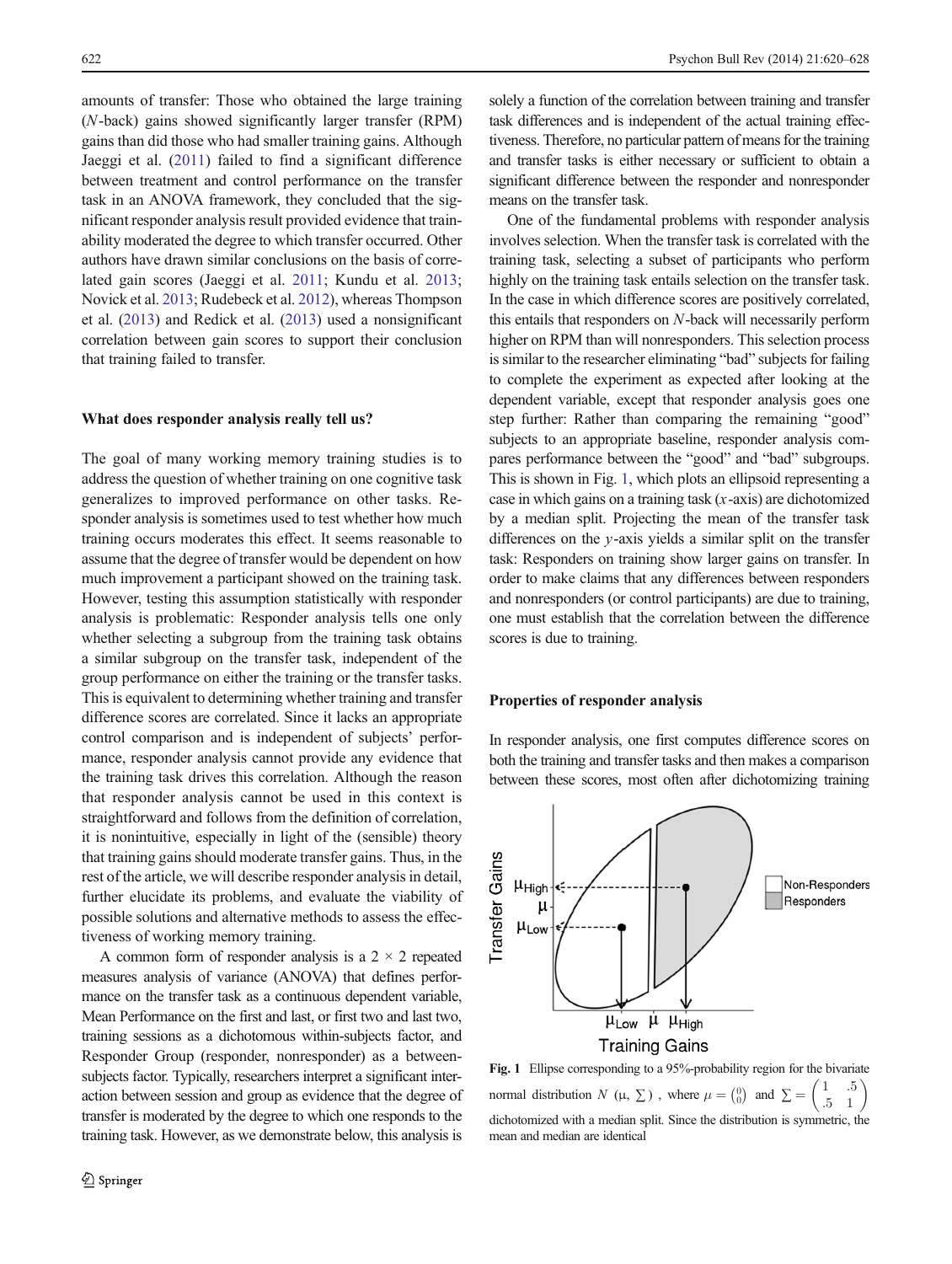<span id="page-3-0"></span>task difference scores to obtain large (responder) and small (nonresponder) training gain subgroups. We will demonstrate below that although there are seemingly many different ways to analyze these difference scores—for example, through t tests, regression, ANOVA, and repeated measures ANOVA—all of these methods evaluate the same null hypothesis: whether the correlation between the difference scores is zero. Since this correlation is independent of any mean shift in performance for either task, it is uninformative with respect to whether training leads to transfer gains.

Define  $X_1, X_2$  as the first and last training session scores, and  $Y_1$ ,  $Y_2$  as the first and last transfer task scores. Let the difference between the pre- and posttest transfer task scores  $(d_y)$ , the difference between the first and last training task scores  $(d_X)$ , and the distribution of training difference scores dichotomized at some value  $c$  ( $d_{Xsplit}$ ) be defined as follows:

$$
d_Y = Y_2 - Y_1,\tag{1}
$$

$$
d_X = X_2 - X_1,\tag{2}
$$

$$
d_{X \text{split}} = \begin{cases} E(d_X > c) & \text{for } d_X > c. \\ E(d_X \le c) & \text{for } d_X \le c. \end{cases} \tag{3}
$$

Let the mean of responder  $(\mu_{\text{resp}})$  and nonresponder  $(\mu_{\text{~resp}})$  performance on the transfer task be defined as

$$
\mu_{\text{resp}} = E\Big(d_Y \Big| d_{X\text{ split}} > c\Big),\tag{4}
$$

$$
\mu_{\sim \text{resp}} = E\Big(d_Y \Big| d_{X \text{ split}} \le c\Big). \tag{5}
$$

Responder analysis tests whether responders exhibit different transfer task gains than do nonresponders, which can be represented with the null hypothesis  $\mu_{\text{resp}} - \mu_{\text{resp}} = 0$ . This is equivalent to testing whether  $d_{Xsplit}$  is a significant predictor of  $d<sub>Y</sub>$  in the following linear model and corresponding null hypothesis:

$$
d_Y = b_0 + b_1 d_{X \text{split}} + e,
$$
\n<sup>(6)</sup>

$$
H_0: b_1 = 0. \t\t(7)
$$

 $H_0$  does test for a difference in means; however, this difference is a necessary result of the correlation between  $d<sub>Y</sub>$ and  $d_X$ . This may be more easily seen by looking at the F statistic to test  $H_0$ :

$$
F_{I, d.f.} = \frac{R^2}{1 - R^2} d.f. = \frac{r_{d_{X \text{ split}}}^2 d_Y}{1 - r_{d_{X \text{ split}}}^2 d_Y} d.f. \tag{8}
$$

Since  $d_{Xsplit}$  has only two values, the F statistic in Eq. 8 is identical to the F statistic for a one-way ANOVA using  $d_{Xsplit}$ as a binary Grouping factor (responder, nonresponder) and  $d_y$ as the dependent variable, and will yield the same  $p$  value as a t test between responders and nonresponders on  $d<sub>Y</sub>$ . Furthermore, Eq. 8 is also identical to the  $F$  statistic for the interaction between the Grouping factor and a two-period session variable (Time1, Time2) in a repeated measures ANOVA (Dimitrov and Rumrill [2003](#page-7-0); Huck and McLean [1975\)](#page-7-0).

Calculating a one-way ANOVA or  $t$  test of responder group on transfer difference scores, testing the interaction of session and responder group in a repeated measures ANOVA, and conducting a regression of the mean responder group training difference scores on transfer difference scores all reduce to a test of the correlation between the dichotomized difference scores on the training task  $(d_{Xsplit})$  and difference scores for the transfer task  $(d_y)$ . Furthermore, since dichotomizing one of two continuous correlated variables to yield a point-biserial correlation generally attenuates the original Pearson correlation (MacCallum, Zhang, Preacher, and Rucker [2002;](#page-8-0) McClelland and Irwin [2003\)](#page-8-0), this is a less efficient method to discern the relationship between the original training task difference scores  $(d_X)$  and  $d_Y$  than would be simply regressing  $d_Y$  on  $d_X$  versus  $d_{Xsplit}$ .

By definition, the correlation between the difference scores is a function of the covariance between the difference scores and the variances of the difference scores (Eq. 9). The covariance between the differences can be expanded as a function of the cross-session covariances,  $Cov(X_1Y_2)$  and  $Cov(X_2Y_1)$ , and the within-session covariances,  $Cov(X_1Y_1)$  and  $Cov(X_2Y_2)$  (Eq. 10). Accordingly, one will obtain a positive correlation between the difference scores—that is, a "responder" effect—in any instance where the sum of the cross-session covariances is less than the withinsession covariances

$$
r_{d_X d_Y} = \frac{\text{Cov}(d_X d_Y)}{\sqrt{\text{Var}(d_X)\text{Var}(d_Y)}},\tag{9}
$$

$$
Cov(d_X d_Y) = Cov(X_2 - X_1, Y_2 - Y_1)
$$
  
=  $Cov(X_1 Y_1) + Cov(X_2 Y_2) - Cov(X_1 Y_2) - Cov(X_2 Y_1).$  (10)

Since the magnitude of a correlation is invariant to a linear transformation of either variable, a significant responder analysis provides no support for any particular pattern of means for  $d_x$  and  $d_y$ . One could obtain the same correlation, and therefore the same  $F$  statistic, independent of whether gains occur in either the training or transfer task. This would be true even in the case in which losses occur across sessions for both the training and transfer tasks. Again, the crucial insight from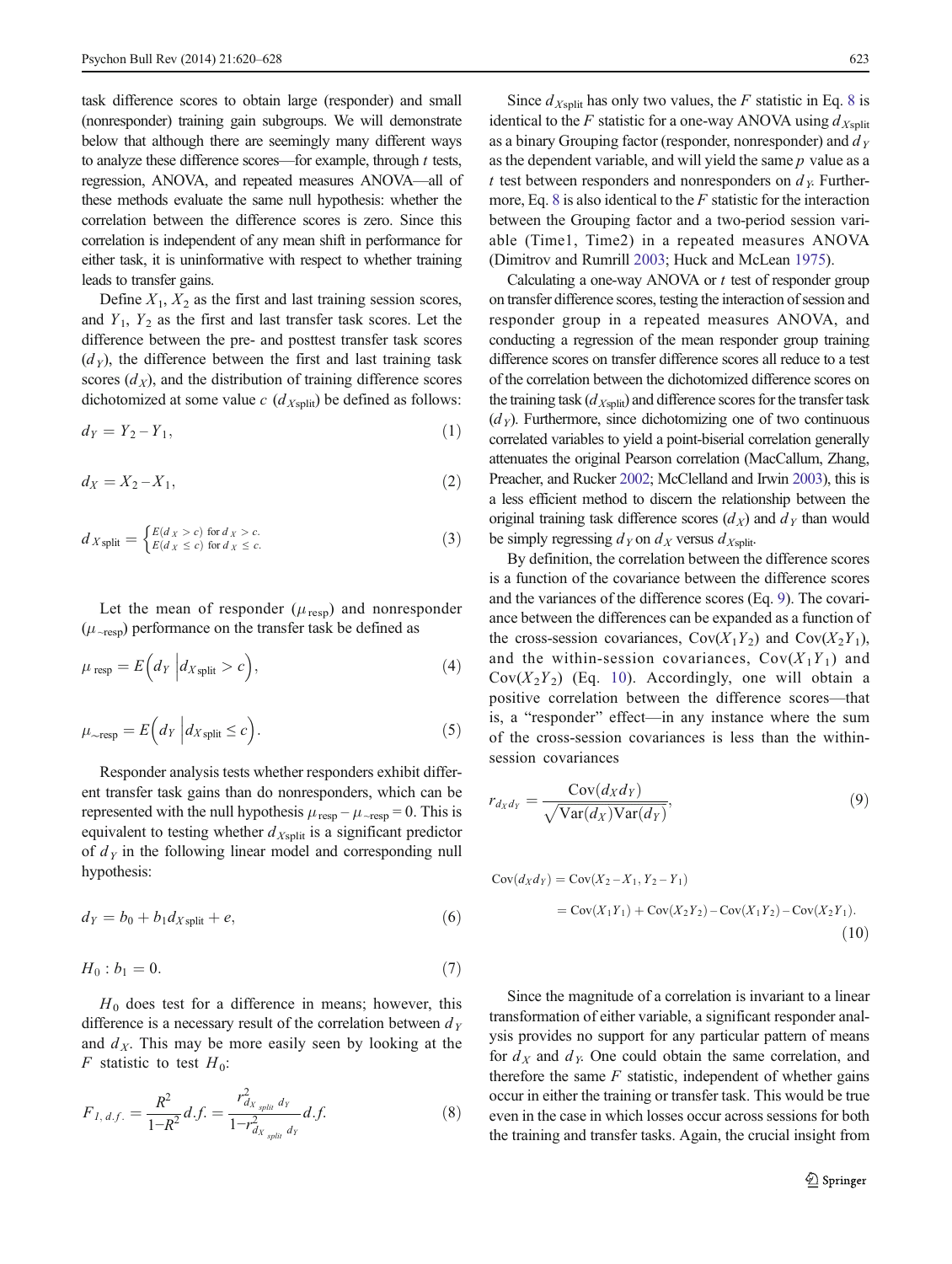Eq. [10](#page-3-0) is that since covariances (and therefore correlations) are devoid of means, a significant responder effect does not address the question of whether training led to the transfer task gains, or whether transfer gains were moderated by training effectiveness.

#### Monte Carlo experiments

To illustrate that the results obtained through responder analysis are invariant to subjects' performance on training and transfer tasks, five Monte Carlo experiments representing potential working memory training study outcomes were conducted. All experiments were programmed using R version 2.15.3 and the following R packages: data.table, plyr, doMC, MASS, and reshape2 (Dowle, Short, and Lianoglou [2013](#page-7-0); R Development Core Team [2013;](#page-8-0) Revolution Analytics [2013;](#page-8-0) Venables and Ripley [2002](#page-8-0); Wickham [2007](#page-8-0)). The source code used to generate the data is included in the supplemental materials.

Four correlated random variables were sampled from a multivariate normal distribution with the covariance matrix defined in Table 1, but with unique mean vectors for each simulation. For illustrative purposes, we used  $N$ -back training and transfer to Raven's Progressive Matrices (RPM) to represent the canonical working memory training experiment, although our analysis generalizes to any other set of training and transfer tasks. Two of the variables represent scores for a first and a last N-back training task ( $N$ -Back<sub>1</sub>,  $N$ -Back<sub>2</sub>), and the remaining two variables represent scores for a pre- and a posttraining RPM transfer task ( $RPM_{Pre}$ ,  $RPM_{Post}$ ). Each mean vector represents a potential pattern of training and transfer effects: (1) improvement on both N-back and RPM, (2) improvement on  $N$ -back but not on RPM, (3) no improvement on N-back but improvement on RPM, (4) no improvement on either task, and (5) decline on both tasks (Table [2\)](#page-5-0). The sample size was set at  $N = 50$  for all experiments, and each experiment was replicated 100,000 times.

Our dependent variables for these experiments were the probability of obtaining a significant responder analysis, the correlation between responder group and transfer task difference scores, and the  $F$  statistic for the linear regression predicting transfer task difference scores from responder

Table 1 Covariance matrix for data sampled from a multivariate normal distribution

| Measure                   |           | 2         |    |  |
|---------------------------|-----------|-----------|----|--|
| 1. $N$ -Back <sub>1</sub> |           |           |    |  |
| 2. $N$ -Back <sub>2</sub> | .6        |           |    |  |
| $3.$ RPM <sub>Pre</sub>   | $\cdot$ 3 | .15       |    |  |
| 4. RPM <sub>Post</sub>    | .15       | $\cdot$ 3 | .6 |  |

RPM = Raven's Progressive Matrices

groups (Eq. 11). Given our preceding analysis, we predicted that these dependent measures would be invariant to the pattern of means for both the training and transfer tasks. Using long-established properties of sample correlations (Fisher [1915\)](#page-7-0) and the values from the variance–covariance matrix in Table 1, we also calculated analytic predictions for these measures, included as the last row in Table [3](#page-5-0).

For the experimental data, the difference scores for N-back and RPM were calculated following data generation for each replication. "Subjects" who obtained higher difference scores than the median N-back difference score were classified as responders, all others were classified as nonresponders, and an  $F$  statistic was then calculated for the regression:

$$
RPM_{\text{Gains}} = b_0 + b_1 \text{N-Back} \, \text{split} + e,\tag{11}
$$

where  $\text{RPM}_{\text{Gains}}$  is the difference between the pre and post RPM scores, and  $N$ -Back $_{\text{Split}}$  is a median split dichotomization of  $N$ -Back<sub>Gains</sub>, the difference between the first and last  $N$ -back sessions. The mean probability of rejecting the null hypothesis  $H_0$ :  $b_1 = 0$ , as well as the median F value, correlation between  $N$ -Back Gains and RPM Gains, and correlation between  $N$ -Back  $_{\text{Split}}$  and RPM  $_{\text{Gains}}$  ( $r_{N_{\text{split}}R_d$ ) are included in Table [3.](#page-5-0)

The probabilities of rejecting the null hypothesis, the correlations between responder group and transfer task difference scores, and the  $F$  statistics for the regression in Eq. 11 are nearly identical across the five different scenarios, independent of whether any gains occurred across N-back and/or RPM sessions (Simulations 1–4), and even when scores for both measures declined (Simulation 5). Furthermore, the mean of the dependent variables across scenarios matches our analytic predictions, which were dependent only on the variance–covariance matrix in Table 1. It is clear that finding a statistically significant difference between responders and nonresponders on the transfer task tells one nothing regarding the effectiveness of working memory training. Furthermore, for Experiments 1– 4, responders always showed the largest gain on the transfer task, and in Experiment 5, in which a mean decrease on transfer occurred from pre to post, they showed the smallest losses, with identical effect sizes across all five experiments. Thus, independent of whether or not true gains occurred, responders always came out looking better than nonresponders. Again, this result is a product of the covariance matrix, and does not count as evidence for successful transfer.

## Three related objections to this critique

Some have argued that whereas responder analysis may be a test of the correlation between training and transfer task difference scores, the conjunction of this correlation with a pattern of difference scores wherein responders demonstrate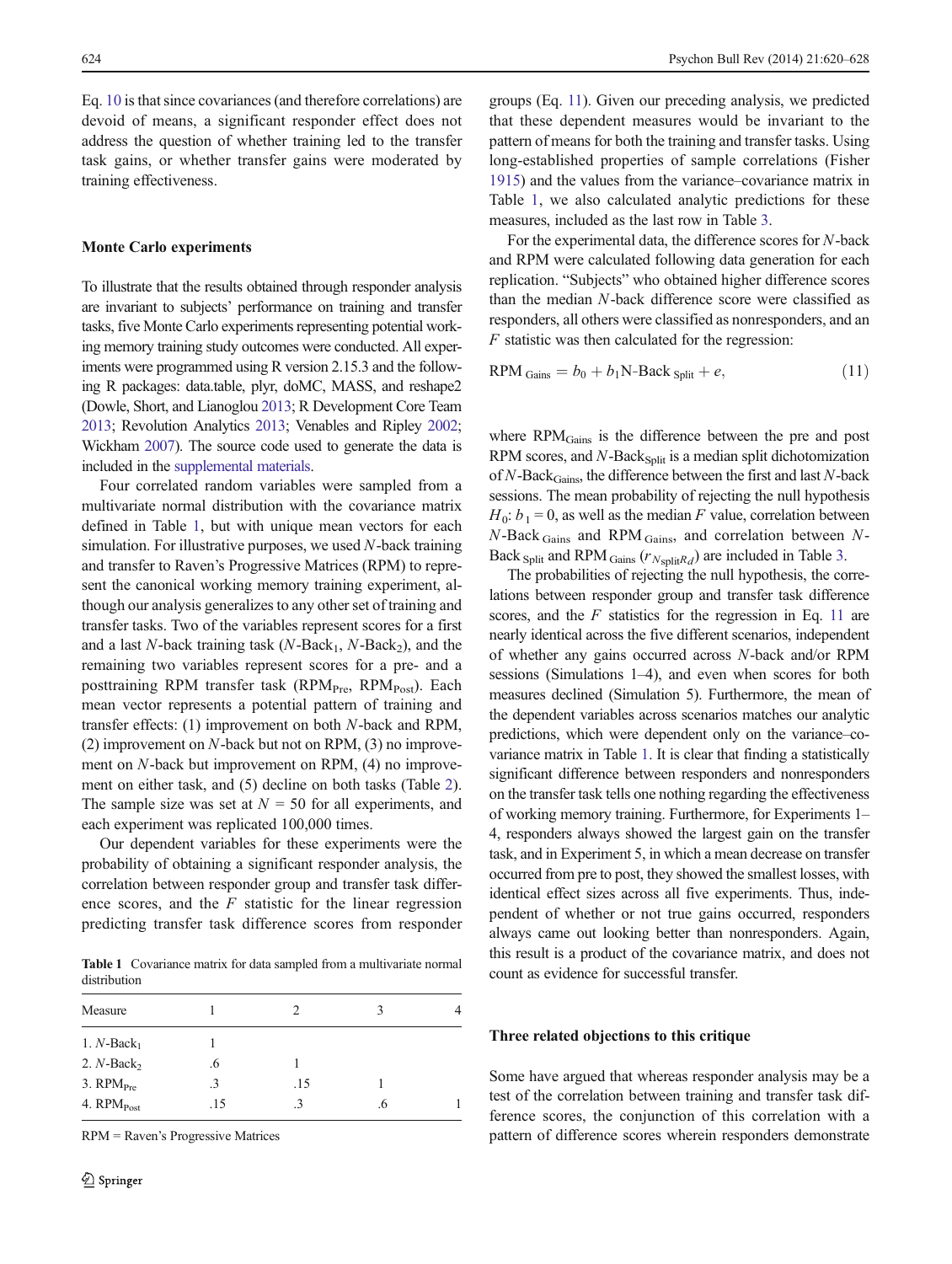|                |                               | Mean Vector            |                        |             |              | Difference Scores           |                      |
|----------------|-------------------------------|------------------------|------------------------|-------------|--------------|-----------------------------|----------------------|
| $Exp. \#$      | Scenario                      | $N$ -Back <sub>1</sub> | $N$ -Back <sub>2</sub> | $RPM_{Pre}$ | $RPM_{Post}$ | $N$ -Back $_{\text{Gains}}$ | $RPM_{\text{Gains}}$ |
|                | Training $&$ transfer gains   |                        |                        |             |              |                             |                      |
| 2              | Training gains only           |                        |                        |             |              |                             |                      |
| 3              | Transfer gains only           |                        |                        |             |              |                             |                      |
| $\overline{4}$ | No training or transfer gains |                        |                        |             |              |                             | 0                    |
|                | Training and transfer losses  |                        |                        |             |              | -4                          |                      |

<span id="page-5-0"></span>Table 2 Mean vectors for data sampled from multivariate normal distribution and difference scores

RPM = Raven's Progressive Matrices

greater gains on the transfer task than nonresponders provides evidence that training effectively increased transfer task performance for those who responded most to training. However, as demonstrated previously, this difference in means is a function of dichotomization and the form of the variance– covariance matrix for the variables. That is, the responder groups do not actually exist; they are created by the researcher post hoc, and are based on the correlation between difference scores. This can be easily discerned from Fig. [1,](#page-2-0) in which the difference scores are positively correlated; dichotomizing transfer gains by performance on the training task necessarily yields a responder group with greater transfer task differences than are present in the nonresponder group. This is true, independent of any linear transformation applied to either training or transfer gains. This was also demonstrated by the Monte Carlo experiments: Responder analysis is independent of mean performance on either the training or transfer tasks.

Some have also suggested to the authors that even if responder analysis is a proxy for testing the correlation between training and transfer difference scores, a positive correlation between these scores is itself evidence that gains on the training task bring about gains on the transfer task. In the case of working memory training, this means that subjects who increased training task performance across training sessions improved some cognitive ability that also contributes to general fluid intelligence, which then causes their transfer task scores to increase between the pre- and posttest administrations. As is clear from Eqs. [9](#page-3-0) and [10,](#page-3-0) a positive correlation between the

training and transfer difference scores is obtained when the sum of the cross-session covariances is less than the sum of the within-session covariances. However, one should expect this pattern in any experimental design that includes correlated tasks measured across time. Since correlations between tasks—for example, test–retest reliability—tend to decrease as the time between measurements increases, one should expect more proximal tasks to be more highly correlated than more distal tasks. In the case of working memory training experimental designs, this implies that even under the null hypothesis one should expect a priori for the cross-session covariances to be less than the within-session covariances. This does not, however, imply that within this paradigm one will always observe correlated difference scores, only that a training effect is unnecessary to obtain a correlation between the differences. A related objection that has been raised is that, since

difference scores will not necessarily be correlated—for example, as was found by Thompson et al. [\(2013\)](#page-8-0)—the most likely explanation for the existence of a correlation between difference scores is an effect of the training task. This objection, however, ignores the fact that the model tested with responder analysis is absent a main-effect term, and that the means that are being compared are created, not observed, by the researcher. Thus, any correlation between difference scores, be it positive or negative, and any pattern of means within the responder analysis can be obtained independent of the effectiveness or ineffectiveness of training. With regard to whether training leads to transfer, a positive correlation

|  |  | <b>Table 3</b> Results of Monte Carlo simulations |  |
|--|--|---------------------------------------------------|--|
|  |  |                                                   |  |

| $r_{N_{\text{split}}R_d}$ |      |
|---------------------------|------|
| .30                       | 4.81 |
| .30                       | 4.86 |
| .30                       | 4.82 |
| .30                       | 4.85 |
| .30                       | 4.78 |
| .30                       | 4.82 |
| .30                       | 4.82 |
|                           |      |

 $r_{N_{\text{split}}R_d}$  = correlation between N-back and Raven's difference scores, with the N-back difference scores median-split into responders and nonresponders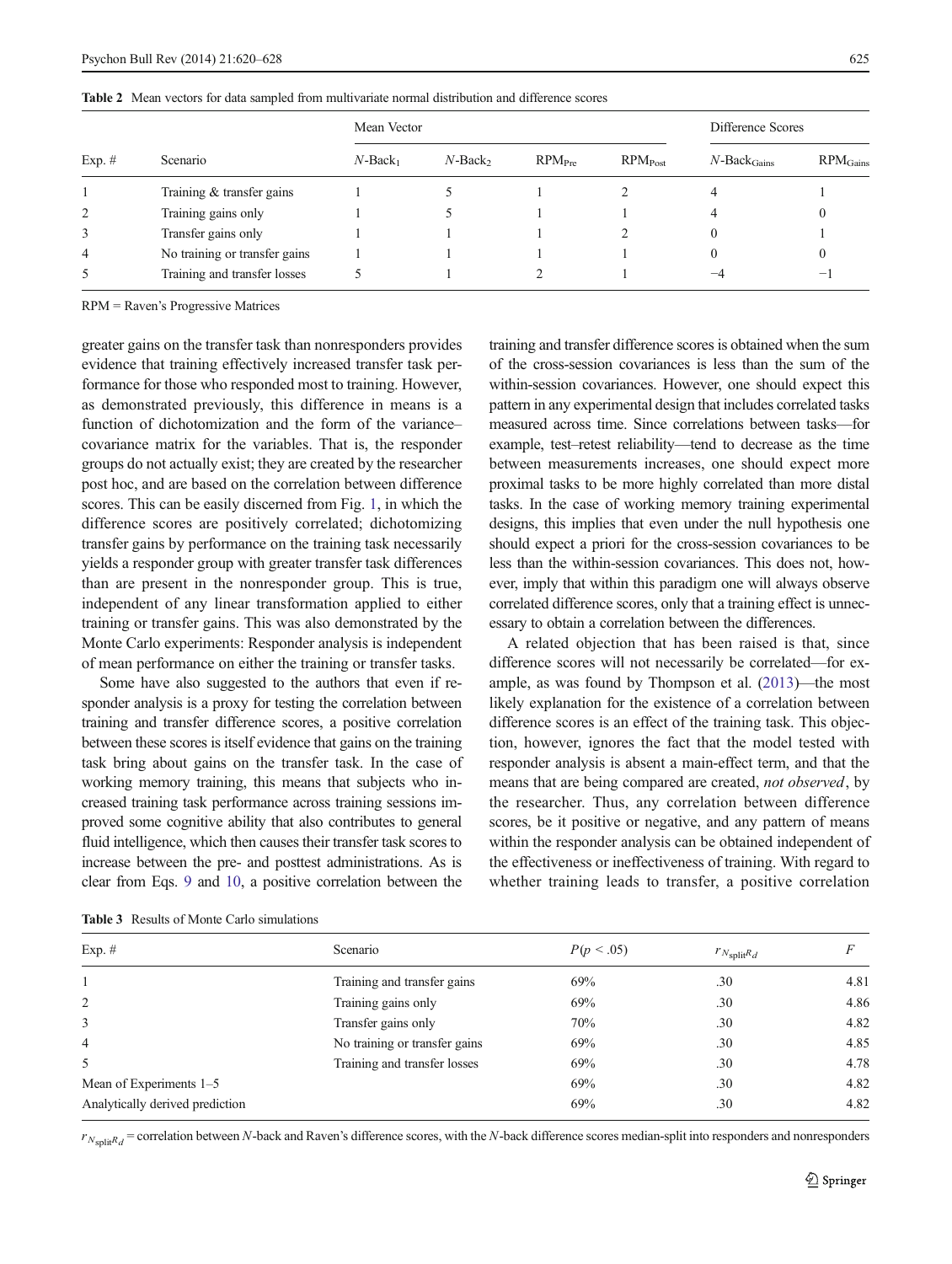between difference scores, combined with a pattern of means wherein responders show greater gains on the transfer task than do nonresponders, is just as uninformative as a negative correlation, wherein transfer for nonresponders will be greater than that of responders. In both cases—and, indeed, any case—the means of the responder and nonresponder groups are a necessary consequence of dichotomizing correlated variables (Fig. [1\)](#page-2-0). One could obtain these correlations whether the training improved, attenuated, or had no effect whatsoever on transfer task performance. Simply put, the pattern of means on the transfer task based on the dichotomization of training gains is theoretically meaningless, because they do nothing more than redescribe the correlation between gain scores.

# Proposed solutions that fail to address the problem

The most straightforward approach to studying the effects of cognitive training is to rely on experimental methods and random assignment to groups. However, two modifications to responder analysis have been suggested to the authors as potential ways to exploit training gains to identify responders and nonresponders: (1) compare responders and nonresponders with a control group, rather than with each other, and (2) dichotomize participants in the control group using gains on a placebo-training task. Neither of these options is appropriate. The former is uninformative because it compares the performance of extreme groups from the training condition to average performance from the control condition. Even if the null were true, comparing extreme groups would yield variation between the conditional means and the control mean.

Comparing training condition responders and nonresponders with a similarly dichotomized—for example, median-split—placebo control group provides no better solution. Although this allows one to compare two sets of conditional means, the training and control groups would be conditioned on different tasks. For example, if one were to compare mean change on RPM for responders on the N-back task with responders on a visual search task, this would amount to comparing  $\mu(d_{\text{RPM}} \mid d_{\text{N-Back}} > c_1)$  with  $\mu(d_{\text{RPM}} \mid d_{\text{search}} > c_2)$ , where  $c_1$  is the median N-back difference score and  $c_2$  is the median visual search task difference score. Because the conditioning events are different between the two sets of conditional means, two different population parameters are being estimated, and they cannot be directly compared.

These concerns aside, we suggest that the use of training data in the analysis of transfer effects should be avoided altogether. First, it is unclear what the measurement properties are of an adaptive training task and whether these measurement properties change as a function of increasing task difficulty. For example, does N-back measure the same thing in the first training session as it does in the last training session? We suspect not, given that people routinely perform at low levels of  $N$  in the first few sessions, and at higher levels of  $N$ in subsequent sessions. Also, if people learn strategies over time, later trials will be more reflective of strategy use, as opposed to processing capabilities. Alternatively, it is theoretically possible that an individual's asymptotic level of performance reached in later training sessions would reflect his or her latent ability, whereas the apparently poorer performance in initial training sessions simply indicates that the task has yet to adapt to the individual's latent ability level.

Second, because the training task is adaptive within the training session for each individual participant, any derived scoring function will be contaminated by task variability. That is, not only do latent abilities vary across people, but so also does the difficulty and structure of the task. This is similar to administering a psychometric test in which items and item difficulty are random variables that differ across both individuals and time points, and in which the items have not been normed for difficulty or validity. Both changes in measurement properties and variability across individuals in terms of the level achieved in the adaptive task would likely drive down the cross-session validities and, as a consequence, set up the conditions needed to obtain a significant responder effect, as is suggested by Eq. [10](#page-3-0).

The discussion above suggests that one potential methodological approach to examining the moderating role of training effectiveness would be to use standardized assessments of the training tasks at pre and post for both a training and control condition, and to use gains on the standardized assessments as a proxy for training gain. However, one would still have to establish that the construct validity of the assessment did not change as a result of training. For example, if participants develop strategies as a result of practicing N-back, then it is likely that performance on the pretest version of N-back would be driven by different processes than performance at posttest.

# What counts as evidence?

Returning to the question of what counts as evidence in working memory training, we argue that evidence for successful transfer requires that researchers address at least three main challenges. First, training effects must be evaluated relative to a proper control condition (Shipstead et al. [2012\)](#page-8-0). Although there is much debate over what constitutes a proper control, the success of any intervention can only be gauged by comparison to a control condition (for a discussion of the necessary properties of a proper placebo control group that is particularly relevant to working memory training, see Boot, Simons, Stothart, and Stutts [2013\)](#page-7-0).

Second, the study must be able to differentiate between transfer due to a change in the underlying processes as opposed to effects due to shared stimulus or task characteristics, as well as effects due to strategy shifts versus changes in cognitive ability (Gibson, Gondoli, Johnson, and Robison [2013\)](#page-7-0). What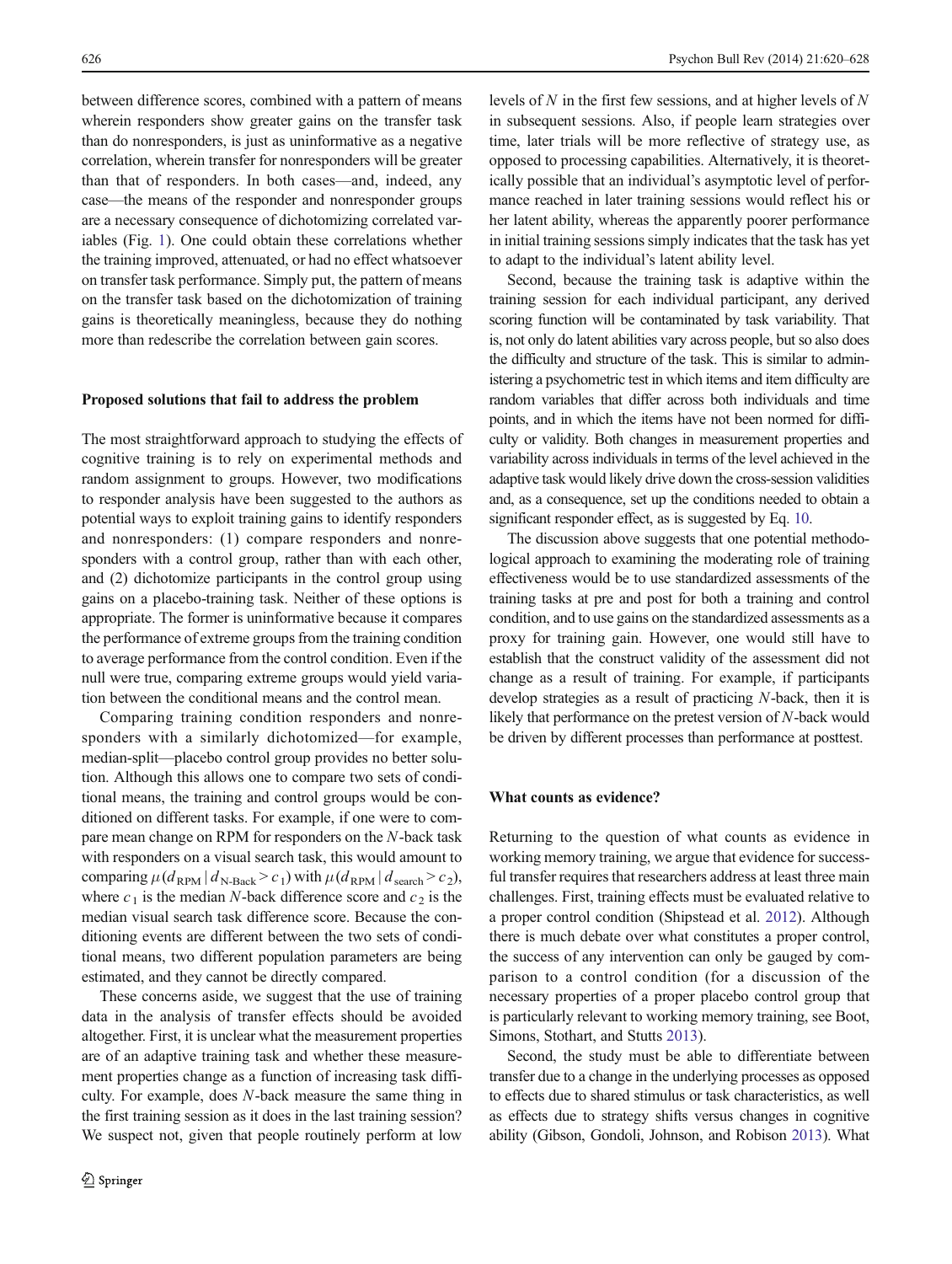<span id="page-7-0"></span>constitutes a shared stimulus or task characteristic is defined by the subject, not the researcher. Imagine a subject who is trained on a version of N-back that uses letters as the stimuli, but is administered a working memory span task that uses words. These two classes of stimuli are only different in as much as the subject treats the stimuli differently. If the participant treated the letters as words (e.g., by assigning a unique word to each letter to improve memorability), then the stimuli would be functionally identical. Short of measuring strategy, there is no obvious way to discern transfer effects that are due to the mnemonic strategy versus those due to improvement of a core process (Sprenger et al. [2013](#page-8-0)).

Third, the evidence should be evaluated within a Bayesian framework, so that it can be assessed relative to both the alternative hypothesis that working memory training works and the null hypothesis that fluid abilities are unchangeable. This is more than a generic endorsement of Bayesian methods. In working memory training, what researchers define as the null hypothesis is not simply the absence of a training effect, but is a competing hypothesis. Not only is the invariance hypothesis a valid and plausible possibility, historically it has been assumed that fluid abilities such as intelligence and working memory were immutable in adulthood. Thus, the domain of working memory training is a perfect example of when Bayesian methods are most useful: when endorsement of the null model is of both theoretical and practical importance (Gallistel 2009; Rouder, Speckman, Sun, Morey, and Iverson [2009](#page-8-0); Wetzels et al. [2011](#page-8-0)). Although a variety of statistically significant effects have been identified in the literature, not all significant effects are created equal when evaluated within a Bayesian framework. For example, Sprenger et al. [\(2013\)](#page-8-0) used Bayes-factor analysis to analyze the training effects from three studies and showed that the evidence overwhelmingly supported the null hypothesis at a ratio of over 22:1, even after including studies that reported significant effects. This finding is consistent with recent metaanalyses indicating that transfer effects are weak at best, and potentially limited to special populations (Melby-Lervåg and Hulme [2013;](#page-8-0) Protzko, Aronson, and Blair [2013\)](#page-8-0).

# **Conclusions**

The idea that cognitive abilities can be trained in a manner similar to physical strength is quite compelling, and the potential benefits of such training effects would be far-reaching and transformative. Although responder analysis has been used relatively infrequently in the literature, its use is becoming increasingly common. Studies using this method have appeared in highly reputable journals and have already been cited over 170 times.<sup>1</sup> Nevertheless, responder analysis cannot

be used to argue either whether cognitive training leads to transfer (Chein and Morrison 2010; Jaeggi et al. 2011; Novick et al. [2013](#page-8-0); Rudebeck et al. [2012\)](#page-8-0) or whether it does not (Redick et al. [2013;](#page-8-0) Thompson et al. [2013\)](#page-8-0). Although the question of whether working memory training is effective at improving intelligence remains debated, statistical conclusions based on responder analysis or correlated gain scores should not be considered as part of this debate.

Author Note This work was supported by the Office of Naval Research, Grant No. N000141010605, awarded to M.R.D. The authors thank Thomas Wallsten for comments on a prior version of the manuscript.

#### References

- Boot, W. R., Simons, D. J., Stothart, C., & Stutts, C. (2013). The pervasive problem with placebos in psychology why active control groups are not sufficient to rule out placebo effects. Perspectives on Psychological Science, 8, 445–454.
- Chein, J. M., & Morrison, A. B. (2010). Expanding the mind's workspace: training and transfer effects with a complex working memory span task. Psychonomic Bulletin & Review, 17, 193–199. doi:[10.3758/PBR.17.2.193](http://dx.doi.org/10.3758/PBR.17.2.193)
- Dimitrov, D. M., & Rumrill, P. D. (2003). Pretest-posttest designs and measurement of change. Work, 20, 159–165.
- Dowle, M., Short, T., & Lianoglou, S. (2013). data.table: Extension of data.frame for fast indexing, fast ordered joins, fast assignment, fast grouping and list columns (R package version 1.8.8) [Computer software]. Retrieved from [http://cran.](http://cran.r-project.org/web/packages/data.table/index.html)r[-project.org/web/packages/](http://cran.r-project.org/web/packages/data.table/index.html) [data.table/index.html](http://cran.r-project.org/web/packages/data.table/index.html)
- Engle, R. (2002). Working memory capacity as executive attention. Current Directions in Psychological Science, 11, 19–23. doi:[10.](http://dx.doi.org/10.1111/1467-8721.00160) [1111/1467-8721.00160](http://dx.doi.org/10.1111/1467-8721.00160)
- Fisher, R. A. (1915). Frequency distribution of the values of the correlation coefficient in samples from an indefinitely large population. Biometrika, 10, 507–521.
- Gallistel, C. R. (2009). The importance of proving the null. Psychological Review, 116, 439–453. doi[:10.1037/a0015251](http://dx.doi.org/10.1037/a0015251)
- Gibson, B. S., Gondoli, D. M., Johnson, A. C., & Robison, M. K. (2013). Recall initiation strategies must be controlled in training studies that use immediate free recall tasks to measure the components of working memory capacity across time. Child Neuropsychology. doi:[10.1080/09297049.2013.826185](http://dx.doi.org/10.1080/09297049.2013.826185)
- Huck, S. W., & McLean, R. A. (1975). Using a repeated measures ANOVA to analyze the data from a pretest–posttest design: A potentially confusing task. Psychological Bulletin, 82, 511–518. doi:[10.1037/h0076767](http://dx.doi.org/10.1037/h0076767)
- Hurley, D. (2012, Nov 4). The brain trainers. New York Times, p. ED18
- Hussey, E. K., & Novick, J. M. (2012). The benefits of executive control training and the implications for language processing. Frontiers in Psychology, 3, 158. doi[:10.3389/fpsyg.2012.00158](http://dx.doi.org/10.3389/fpsyg.2012.00158)
- Jaeggi, S. M., Buschkuehl, M., Jonides, J., & Perrig, W. J. (2008). Improving fluid intelligence with training on working memory. Proceedings of the National Academy of Sciences, 105, 6829– 6833. doi:[10.1073/pnas.0801268105](http://dx.doi.org/10.1073/pnas.0801268105)
- Jaeggi, S. M., Buschkuehl, M., Jonides, J., & Shah, P. (2011). Short- and long-term benefits of cognitive training. Proceedings of the National Academy of Sciences, 108, 10081–10086. doi:[10.1073/pnas.](http://dx.doi.org/10.1073/pnas.1103228108)

<sup>&</sup>lt;sup>1</sup> Google Scholar citations as of 25 October, 2013. [1103228108](http://dx.doi.org/10.1073/pnas.1103228108)